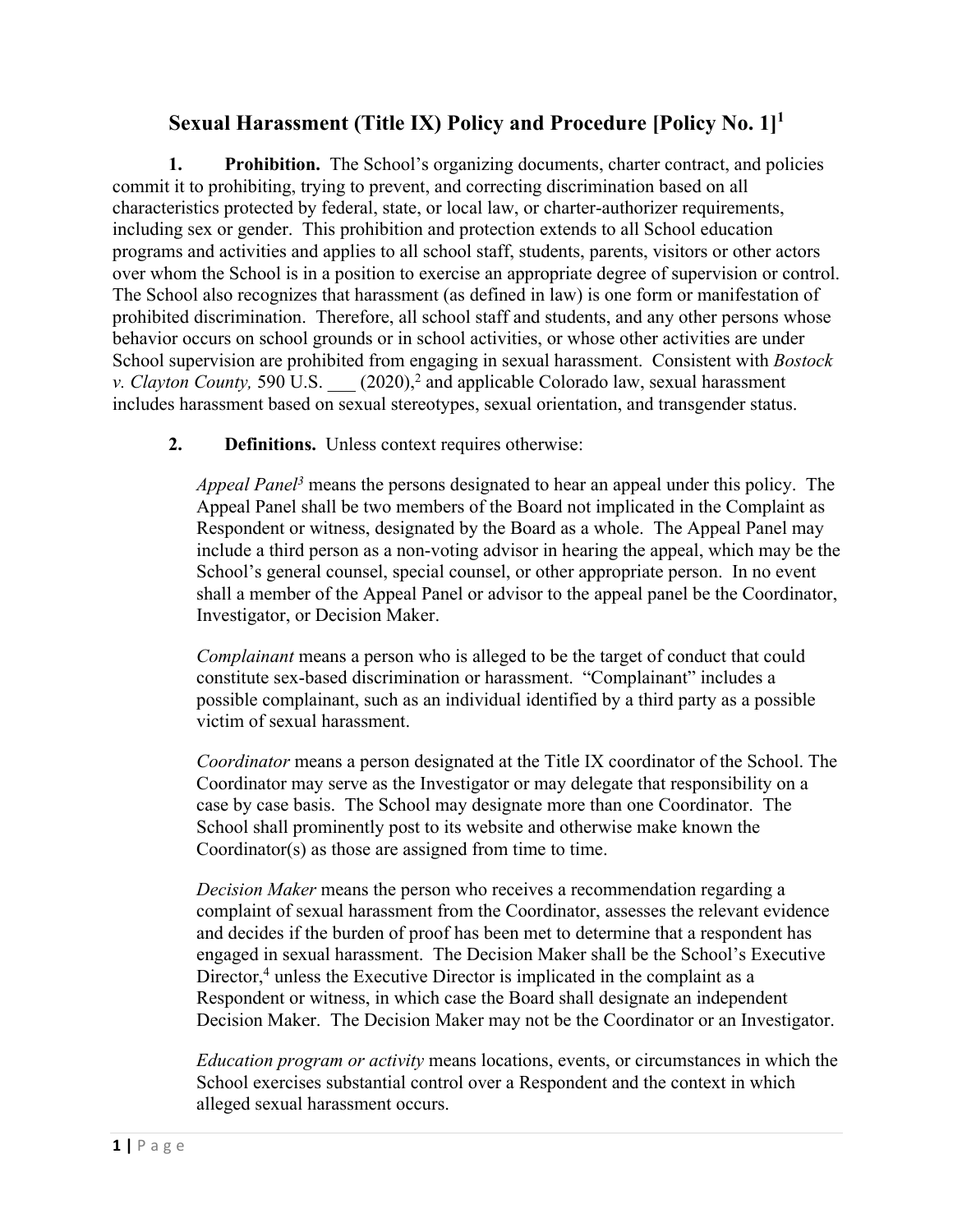*Investigator* means a person trained to evaluate objectively the credibility of witnesses, synthesize evidence and take into account the unique circumstances of each situation involved in an alleged act or pattern of sexual harassment. The Coordinator may be the investigator or may delegate that responsibility to a qualified outside investigator. An investigator may not have a conflict of interest in a matter under investigation.

*Parties* means the Complainant(s) and Respondent(s) in an individual matter.

*Respondent* means an individual alleged to have engaged in sex-based discrimination or sexual harassment.

*Sexual harassment* means conduct ―

- of a school director or employee that conditions an aid, benefit or service of the school, including employment, on participation in unwelcome sexual conduct (that is, *quid pro quo* harassment);
- of a school employee who is engaging in sexual misconduct involving a student;
- that is unwelcome and that a reasonable person would determine is so severe, pervasive, and objectively offensive that it effectively denies a person equal access to employment or to the school's education program and activities; or
- that constitutes sexual violence, dating violence, domestic violence or stalking. See 20 U.S.C. § 1092(F)(6)(A)(v) & 34 U.S.C. § 12291(a)(10).

*Supportive Measures* means non-disciplinary, non-punitive individualized services designed to restore or preserve equal access to the School's educational programs and activities (including employment), without unreasonably burdening and other party, and offered without charge. Supportive Measures may include, without limitation, counseling, mentoring, class modification, schedule changes, monitoring, supervision, or restorative justice activities, as deemed appropriate by the Coordinator.

**3. Employee Reporting Obligation**. All employees are obligated to report any actual knowledge they have that causes them reasonably to believe there has been conduct that constitutes sexual harassment. Parents, students, or others may also make actual knowledge reports. Such reports must be made to the Coordinator

**4. Response to Actual Knowledge Report.** Upon receiving an actual knowledge report, the Coordinator shall promptly and confidentially contact the Complainant. The Coordinator must (a) discuss the availability of Supportive Measures; (b) consider any request for Supportive Measures, (c) inform the Complainant that Supportive Measures are available without regard to whether the Complainant does or does not file a formal complaint; and (d) explain the process for filing a formal complaint, if applicable. Without regard to whether a formal complaint is filed, the Coordinator shall complete the form attached as Exhibit 1 for each actual knowledge report.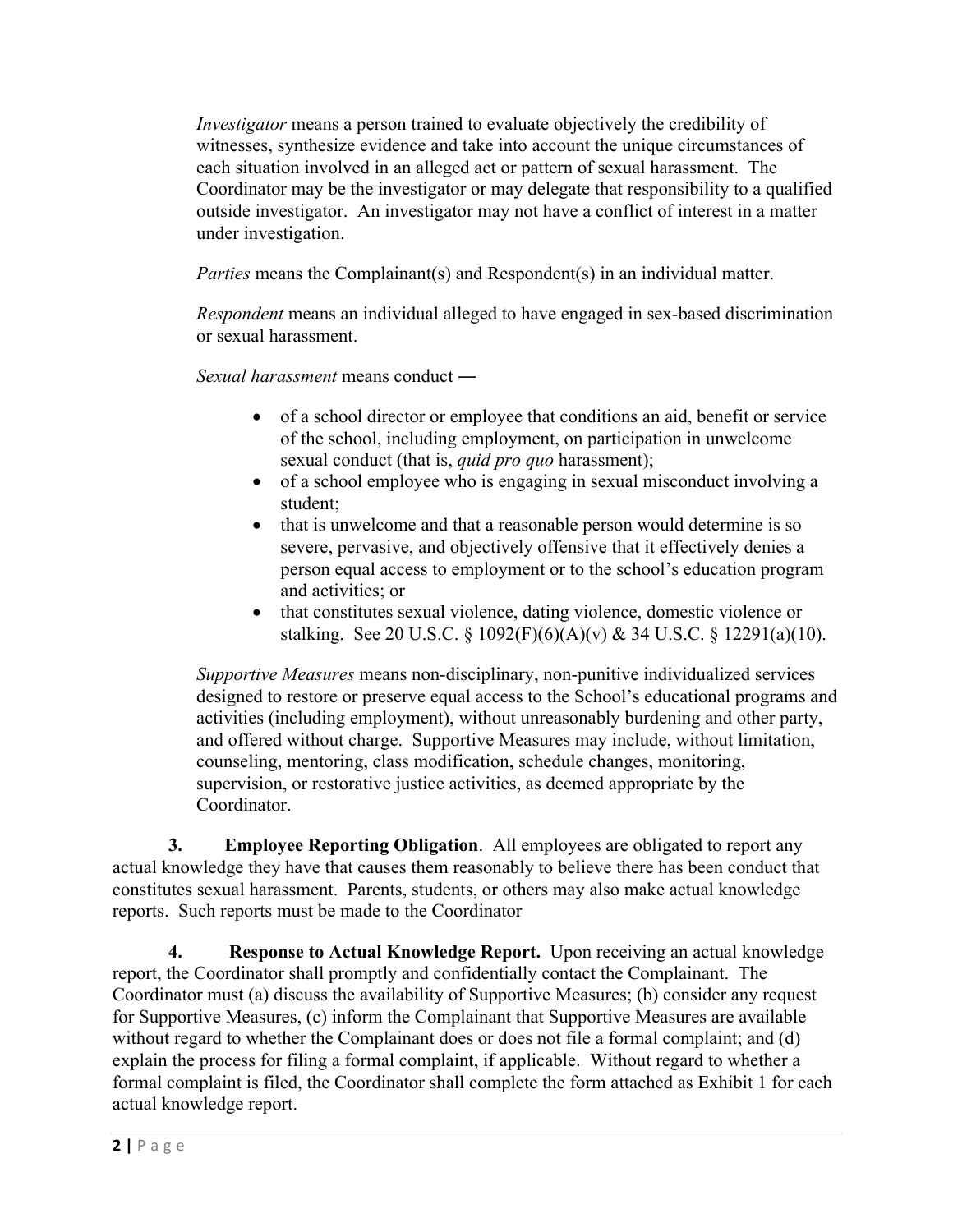**5. Formal Complaint.** Any person (including a Complainant) may report sexual harassment, in person, by mail, by telephone or by email to the Coordinator at any time. The report must include the nature of the alleged violation; names of the person(s) responsible for the alleged violation (if known); and any other relevant background information. A Complainant (or their parent or guardian, if appropriate) or the Coordinator, but not a third-party reporter, may sign a complaint. At the time of a complaint, the Complainant must be participating in or attempting to participate in the School's education program or activities (including employment). Upon filing of a formal complaint, the Coordinator shall offer Supportive Measures (if not already offered or provided) to both the Complainant and Respondent. Complainants will be asked to complete the form in Exhibit 2 to this policy. Completion of this form by a complainant is not required to file a complaint.

**6. Failure to Offer Supportive Measures.** If supportive measures were not offered in response to a report or a formal complaint, the Coordinator must document in detail why such failure was reasonable under the circumstances.

**7. Alternative Dispute (Informal) Resolution.** If and only if (a) a formal complaint is filed, and (b) the complaint does *not* concern alleged harassment of a student by a School employee, the Parties may voluntarily agree in writing to an alternative form of dispute resolution, such as restorative justice procedures, mediation, fact-finding, or arbitration. Parties may withdraw from such a process at any time before written agreement to a defined process. Agreements to informal resolution that would displace formal investigation (e.g., binding arbitration) require approval of the Coordinator. Once all Parties have executed a written agreement to alternative disputes resolution, without objection by the Coordinator, that agreement is binding by its terms. The Coordinator may disapprove of the use of alternative dispute resolution for certain complaints, including but not limited to complaints of sexual violence, or refuse to approve certain agreements, including but not limited to those containing onerous terms, and proceed with formal investigation. If informal resolution is attempted and unsuccessful (e.g., a restorative justice process that does not reach the hoped-for resolution), the matter may return to formal investigation.

**8. Administrative Leave ― Emergency Removal ― Safety Plans.** The School may place a Respondent who is an employee on administrative leave while allegations are investigated and resolved. The School may remove a Respondent who is a student if removal is necessary to protect the student or another person from an immediate threat to physical health or safety. Removal of a student who is on an IEP or Section 504 plan is subject to compliance with requirements of the Individuals with Disabilities Education Act or Section 504 of the Rehabilitation Act of 1973, as applicable. If a Complainant and Respondent remain in the School pending or following investigation the Coordinator shall determine if a safety plan is advisable and, if so, initiate the process for creating a written safety plan. A decision not to create a safety plan should be documented in writing.

**9. Presumption of Innocence ― Burden of Proof ― Equitable Treatment.** At the outset of any investigation, the Respondent is presumed not responsible for sexual harassment.The burden of proof to overcome the presumption is that a violation of the prohibition on sexual harassment is more likely than not; that is, shown by a preponderance of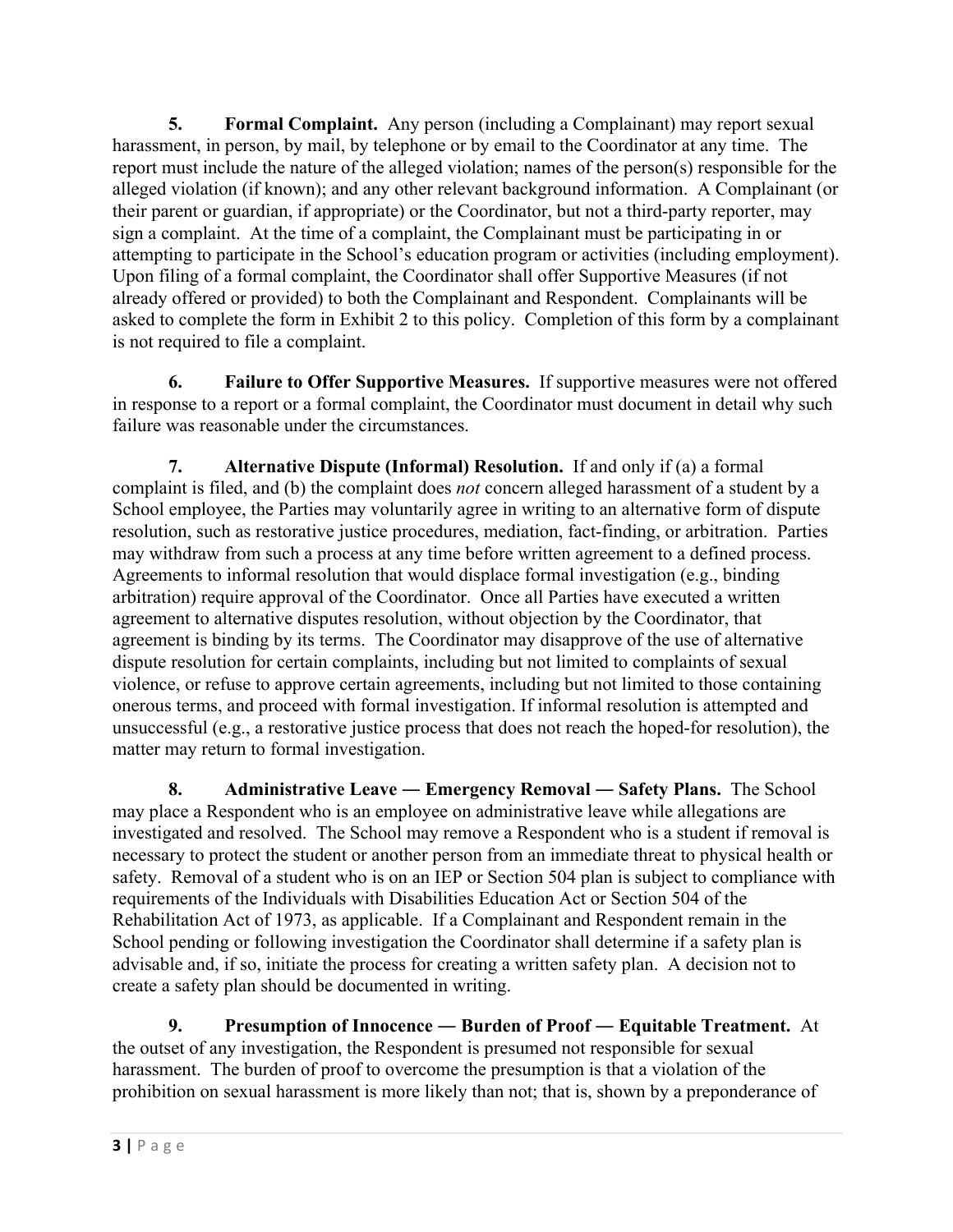the evidence. Throughout each investigation, the Complainant and Respondent shall each be treated with respect and in an equitable manner.

**10. Summary Dismissal ― Relation to Discipline**. If the Investigator determines that the allegations of a formal complaint do not meet the definition of Sexual Harassment (or other prohibitions specific to this policy), *or* did not occur in the School's educational program or activity, *or* did not occur in the United States, the Investigator *shall* summarily dismiss the complaint. If the Respondent withdraws from the School or terminates employment with the School, or the Complainant requests withdrawal of the complaint, or other specific circumstances prevent an investigation that permits a determination based on appropriate evidence, the Investigator *may* dismiss the complaint. Regardless of such dismissal, the School may take whatever separate disciplinary or corrective action is appropriate against a Respondent under its student Code of Conduct or under its employment policies and practices. Notice of summary dismissal shall include a statement of the process and bases for an appeal and whether other actions or forms of grievance processing will take place.

**11. Investigation ― General Principle.** The Investigator shall investigate each formal complaint that is not referred to alternative dispute resolution and not summarily dismissed. Investigation includes evaluation of all available evidence, including witness interviews, review of relevant documents, and consultation with other staff as needed.

**12. False Evidence Prohibited.** Complainants, Respondents, and all witnesses are prohibited from making any knowing false statement or providing other evidence known to be false in any investigation. The School may take disciplinary or corrective action against a person making false statements or submitting other false evidence. Inconsistencies between evidence and an investigative report or determination of responsibility do not prove a knowing use of false evidence. Discipline for a knowing use of false evidence is not retaliation as otherwise prohibited by this policy.

**13. Written Notice of Formal Complaint**. The Investigator will provide written notice to the Complainant and the Respondent of the allegations of a formal complaint and this process, including any opportunity for alternative dispute resolution. The notice must include:

- a. Sufficient detail to permit the Respondent to prepare a response. This includes a description of the conduct alleged, the date and location of the conduct and the names of the Complainant and other involved parties, if any.
- b. A statement that the Respondent is presumed not to be responsible for the conduct and that responsibility will be determined at the conclusion of the process.
- c. A notice of the Complainant's and Respondent's rights to have an attorney or non-attorney advisor.
- d. A statement of the right of the Complainant and Respondent to inspect and review any evidence.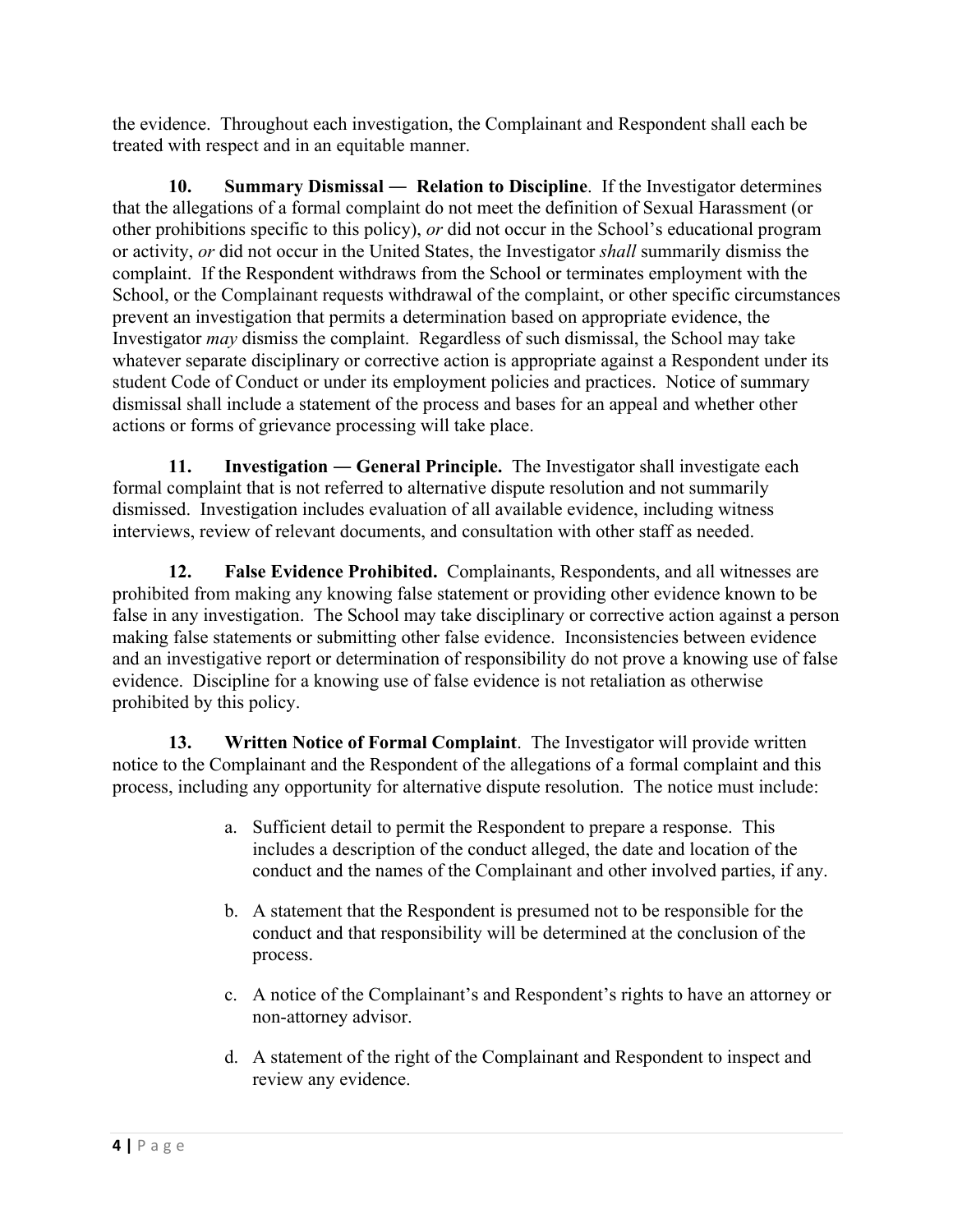e. A statement of the prohibition on providing false statements or evidence.

If additional allegations arise and require investigation, the Investigator will provide written notice of such additional allegation to the Complainant and Respondent. A form of the notice required by this paragraph is Exhibit 3 to this policy.

**14. Privileged and Irrelevant Evidence.** Evidence that is privileged by law and evidence of sexual predisposition or prior sexual behavior (unless offered to prove either that a person other than respondent committed the alleged conduct or to prove legally recognized consent) is neither admissible nor relevant in this process.

**15. Initial Collection of Evidence.** The Complainant and Respondent will have a reasonable opportunity to present witnesses and other evidence to the Investigator. The School will not restrict the ability of either Party to gather evidence or discuss the allegations. Such evidence must be provided within 21 days of receipt of the written notice of the formal complaint. The Investigator will meet with each Party and give that Party at least 24 hours' advance written notice of the date, time, location, and purpose of the meeting.

**16. Access to Evidence ― Parties' Written Response.** Once all evidence is collected, the Investigator will provide the Complainant and Respondent (and representatives, if any) with an equal opportunity to review all evidence directly related to the allegations of the formal complaint. If possible, the evidence will be provided in an electronic format that does not permit downloading or copying. The evidence shall include all exculpatory and inculpatory evidence and any evidence that the Investigator will not rely upon. Within 10 calendar days of receipt or inspection of the evidence, the Parties may submit a written response to the Investigator.

**17. No Live Hearing**. The School will not conduct live hearings under this Policy.

**18. Investigative Report ― Parties' Responses ― Proposed Questions**. The Investigator will consider all the relevant evidence discovered during the investigation and consider any written response to the evidence submitted by a Party. Following the date by which any written response must be submitted, the Investigator will promptly prepare and issue a written investigation report that fairly summarizes the relevant evidence discovered during the investigation. The investigative report must be provided to the Parties and the Decisionmaker. The report must include or be accompanied by a notice that the Parties may submit a written response to the report and proposed written, relevant questions the Party wants asked of any other Party or witness. A form of such notice is provided in Exhibit 4. Such response and proposed questions must be provided to the Decision Maker within five calendar days of the transmission of the report.

**19. Written Questioning.** The Decision Maker must review the investigative report and the Parties' responses and proposed questions, if any. The Decision Maker shall either exclude questions as irrelevant, with an explanation to the Party proposing the question, or submit the questions for answer and provide each Party with such answers. The Decision Maker shall allow limited follow-up questions from either Party.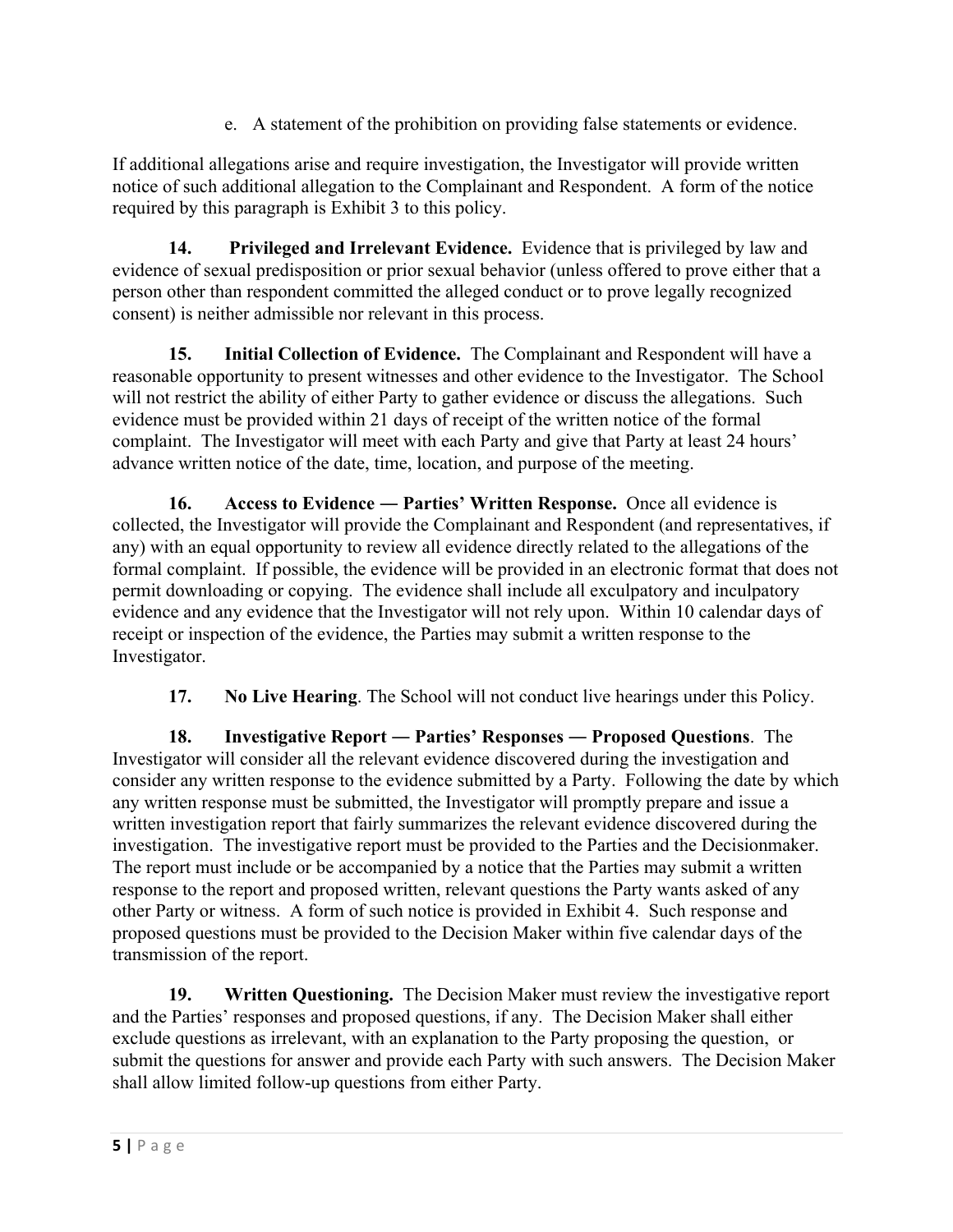**20. Decision.** No sooner than 10 days after the distribution of the investigative report, the Decision Maker shall determine the question of responsibility. Such determination must be based on facts the Decision Maker finds to be more likely than not, and the written decision must include:

- a. A statement of the allegations that may constitute sexual harassment;
- b. A summary of the process followed from receipt of the formal complaint through determination, including notices provided, interviews with parties and witnesses, site visits, and methods used to gather other evidence;
- c. Findings of fact;
- d. Conclusions regarding application of any code of conduct or employment policy and practice to the facts;
- e. A statement of, and rationale for,
	- i. the conclusions as to each allegation;
	- ii. disciplinary sanctions, if any, on the Respondent; and
	- iii. Remedies, if any, designed to restore or preserve the Complainant's equal access to the School's programs and activities (including employment, if applicable).
- f. A statement of the process and bases for appeal. A form for this statement is provided in Exhibit 5 and may accompany the determination of responsibility (as illustrated in Exhibit 5) or be incorporated into that document.

**21. Appeal ― Filing and Grounds.** An appeal may be filed within five calendar days of notice of a determination of responsibility or summary dismissal. The notice need only identify the Party filing the appeal, the decision or dismissal appealed from and which of the three grounds listed in 20(a) through (c) below will be relied upon. An optional form of notice that may be used is provided in Exhibit 6. An appeal shall be filed with the Decision Maker. Appeals will *only* be permitted on the following grounds:

- a. A procedural irregularity affected the outcome of the matter;
- b. New evidence not available at the time of the determination of responsibility or summary dismissal could affect the outcome of the matter; or
- c. The Investigator or Decision Maker had a conflict of interest or was biased against a Party or biased against all complainants or all respondents.

**22. Appeal ― Process.** The Decision Maker, upon receiving a notice of appeal, shall provide a notice to both Parties (or, in the case of appeal of a summary dismissal, to Complainant) that the appeal has been filed and that each Party has five calendar days to file a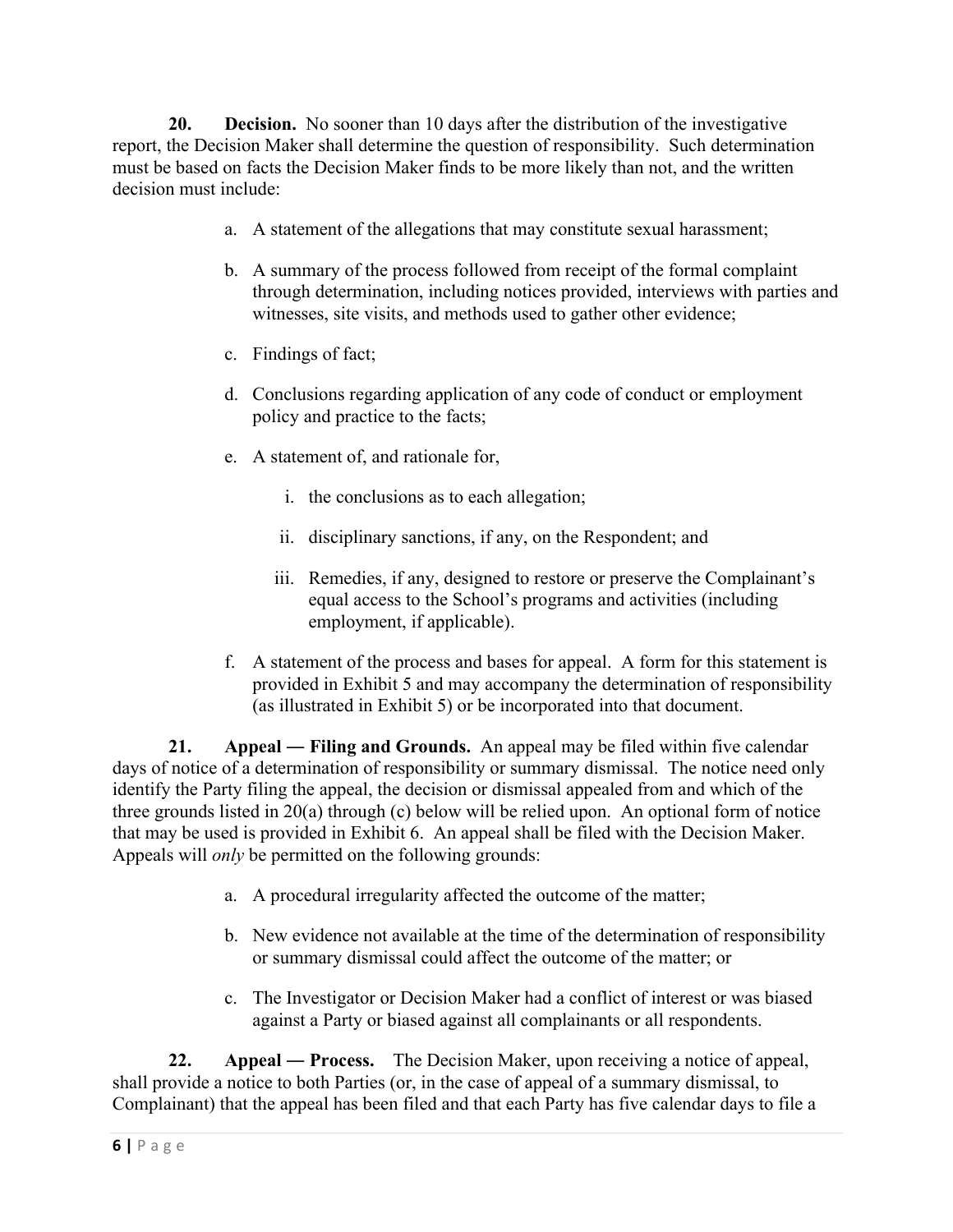brief written statement supporting or challenging the outcome. A form of such notice is provided in Exhibit 7. The Decision Maker shall also initiate the formation of an Appeals Panel. The Appeals Panel shall be provided with copies of the notice of appeal, statements of the parties challenging or supporting the decision appealed, the formal complaint and, as appropriate, either the summary dismissal or the investigative report and determination of responsibility. Either Party may attach other documents produced during the process to their statement supporting or challenging the outcome. The Appeals Panel shall provide a written decision describing the appeal and the rationale for its decision simultaneously to the Parties. If the Appeals Panel is evenly divided on the proper outcome to the appeal, the summary dismissal or determination of responsibility shall be upheld.

**23. Remedies.** Upon determination that a Complainant was sexually harassed the School may ―

- a. Offer the Complainant any remedies that will restore or preserve the Complainant's access to the School's educational program and activities (including employment). These may include Supportive Measures or actions similar to supportive measures that have a disciplinary component toward the Respondent. Remedies may be kept confidential as deemed necessary by the School.
- b. Impose any disciplinary sanctions on a Respondent Student, including mandatory participation in counseling services; revocation of extra-curricular privileges (including, but not limited to sports); no-contact orders; schedule changes; short-term or long-term suspension or expulsion, or change of placement as otherwise authorized by law.
- c. Impose any disciplinary sanctions on a Respondent employee, including mandatory participation in counseling services, no-contact orders, reassignment; suspension without pay; or termination of employment.

**24. Time Limits ― Inference from Refusal to Provide Evidence.** The Coordinator, Investigator, Decision Maker or Appeals Panel may extend any time limit for good cause shown. At all events, the School will endeavor to reach a determination of responsibility or other resolution within 120 days.<sup>5</sup> The Investigator or Decision Maker may consider the advantages of receiving a report of a parallel law enforcement or other investigation in determining the timeline for investigative activities or a determination of responsibility but shall not unduly delay the process to assure such receipt. The Investigator and Decision Maker are permitted, but not required, to draw adverse factual inferences from the refusal or failure of a Complainant or Respondent to be interviewed or provide other requested evidence.<sup>6</sup>

**25. Confidentiality.** The identities of persons who made a report of sexual discrimination or harassment, the Complainant, the Respondent, any person reported to have been a perpetrator, and any witness shall not be made public except as provided in the Family Educational Rights and Privacy Act (FERPA), as otherwise provided by law, or as needed for the conduct of any formal investigation or judicial proceeding,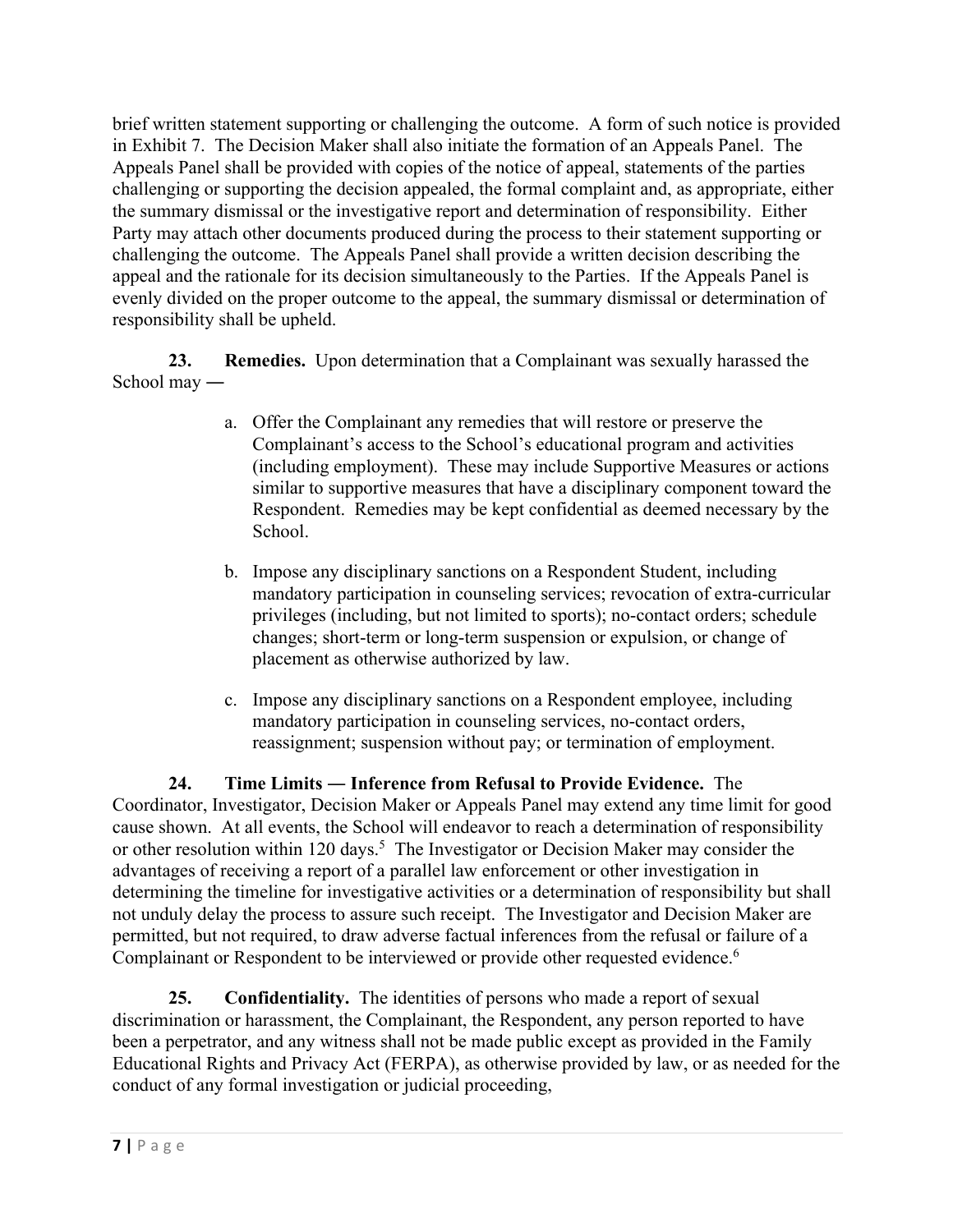**26. Retaliation & Intimidation.** Neither the School nor any person may intimidate, threaten, coerce, or discriminate against an individual because such individual has exercised rights under, participated in, or declined to participate in, any proceeding under this policy. Claims of retaliation may be filed under the School grievance policy that would be applicable to a claim of sex discrimination (not including sexual harassment) by the person alleging retaliation.

**27. Records.** All records created of activity under this policy, including, without limitation, training materials, investigative records, alternative dispute resolution records, disciplinary records, supportive measures, decisions, remedies and appeals, shall be maintained for seven years.

**28. Training.** All School staff and the School's governing board shall receive basic Title IX training that includes, without limitation, the definition of sexual harassment and the obligation of school employees and officials to report suspected sexual harassment to the Coordinator. Any person who will serve as a Coordinator, Investigator, alternative dispute resolution practitioner, Decision Maker, or member of an Appeals Panel must have had or receive appropriate advanced training on Title IX ― specifically, as applicable and without limitation, on all matters covered in basic training, conducting investigations, methods of alternative dispute resolution, preparation of investigative reports, preparation of determinations of responsibility, conducting appeals, identification of privileged or irrelevant evidence (including treatment of evidence of prior sexual conduct), impartiality, avoidance of prejudgment, and avoiding use sex stereotypes.

**29. Posting & General Notifications.** The School shall place in its student/family and employee handbooks, and post prominently on its website ―

- a. The name or title, office address, electronic mail address, and telephone number of the Coordinator(s);
- b. The availability of the Coordinator(s) to receive at any time a report of sex discrimination, including any complaint of sexual harassment (whether or not by the person alleged to be the victim);
- c. A statement of the School policy to not discriminate on the basis of sex in any education program or activity it operates or in employment
- d. A copy of or link to this policy and related School policies forbidding and providing procedures for receiving and processing complaints of sex discrimination.
- e. A copy of or link to training materials used by the School to comply with paragraph 28, above.

## **30. Code of Conduct and Employment Policy and Practice Held Harmless**.

Nothing in this policy prevents the ordinary application of the School's student Code of Conduct or employment policies and practices to matters or issues other than sexual harassment, provided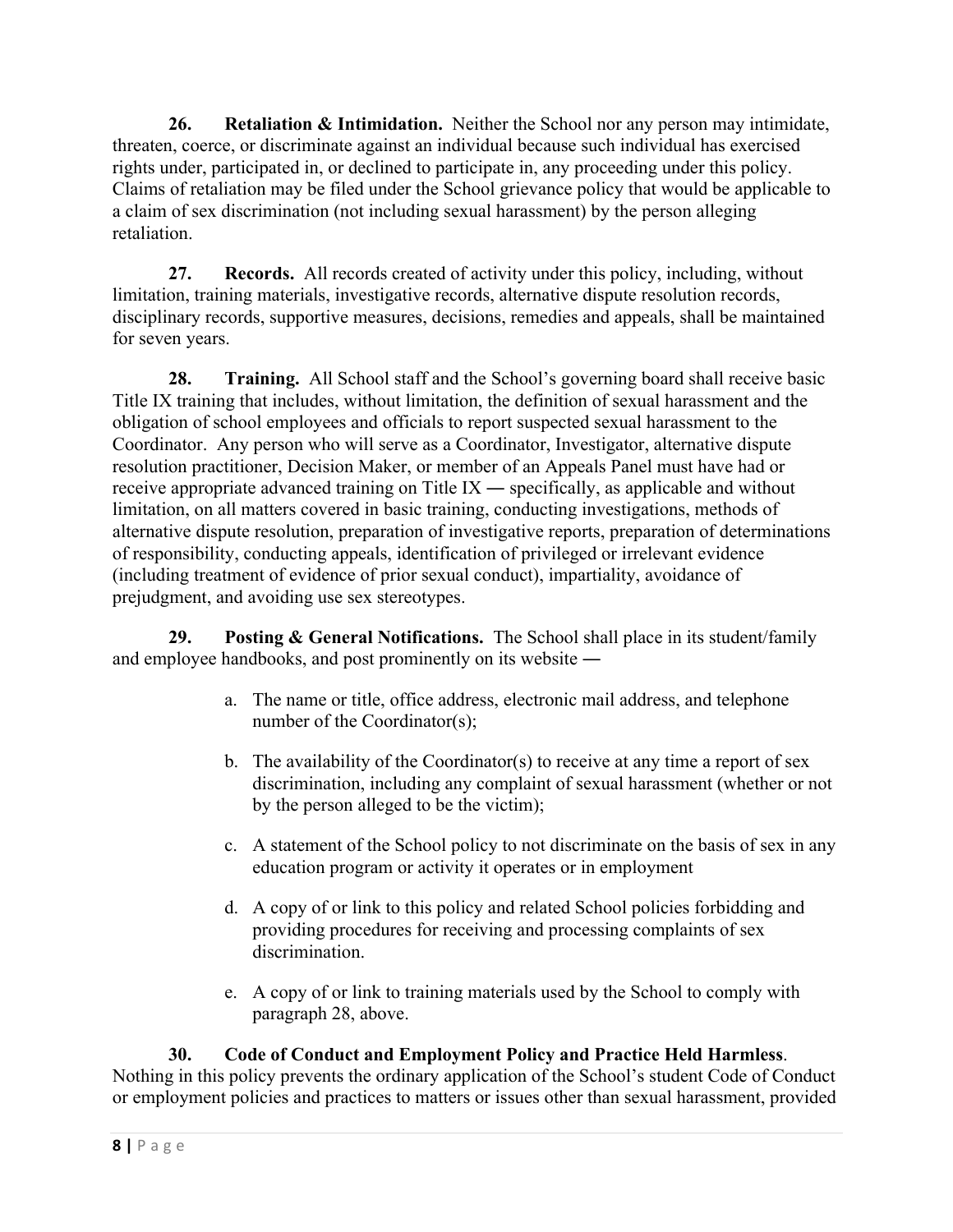this is not done in retaliation under paragraph 26.For clarity, matters and issues other than sexual harassment includes misconduct that was alleged to be sexual harassment but is another form of misconduct or matters that are first revealed as a result of proceedings under this policy.

**31. Policy Review.** The Board will review this policy and make appropriate changes, if any, should the Title IX regulation published at 85 Fed. Reg. 30572 (May 19, 2020) be amended, repealed, replaced, or held unlawful in any part in a final and unappealable judgment by a court of competent jurisdiction.<sup>7</sup>

**32. Outside Agencies**. For reports that may be made outside of the School Policy see Policy 1

**You May Contact the School's Title IX Coordinator at:**

**Emily Thomsen, Director of Operations 14100 E. Jewell Avenue, Aurora, CO 80012 303-377-0758 - phone 303-597-1547 – fax emily@axlacademy.org**

**Authority**: 20 U.S.C. § 1681, *et seq.* 34 C.F.R. §§ 106.8, 106.30, 106.44, 106.45 & 106.71. C.R.S. §§ 24-34-101, *et seq. Bostock v. Clayton County,* 590 U.S. \_\_\_ (2020). *Rosenberg v. Bd. of Educ.*, 710 P.2d 1095 at n. 11 (Colo. 1985).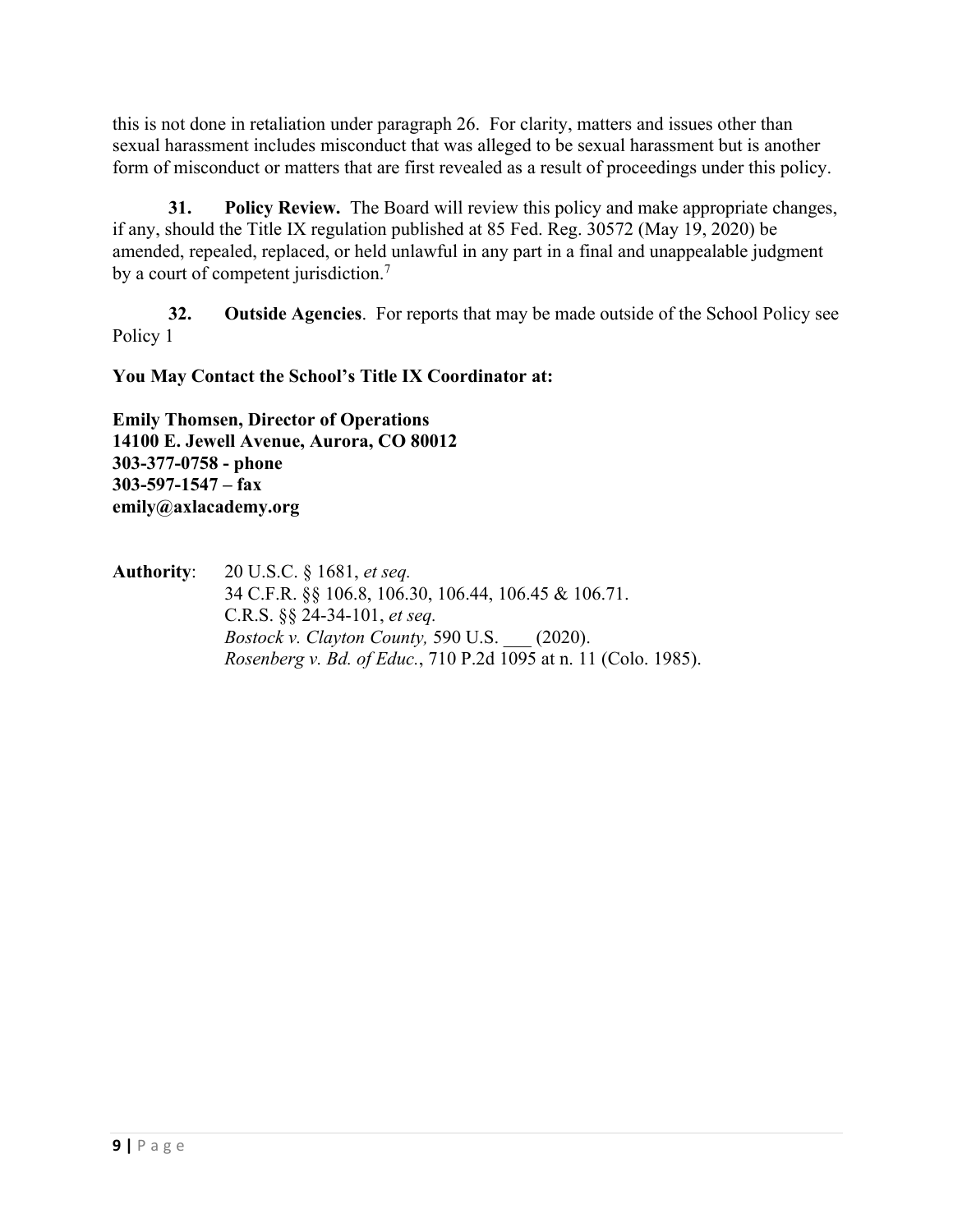#### **Exhibit 1 Actual Knowledge Report**  (to be completed by the Title IX Coordinator)

| 1.  | Date: $\qquad \qquad$                                                                       |  |  |  |  |
|-----|---------------------------------------------------------------------------------------------|--|--|--|--|
| 2.  | Name of Reporter:                                                                           |  |  |  |  |
| 3.  |                                                                                             |  |  |  |  |
| 4.  |                                                                                             |  |  |  |  |
| 5.  |                                                                                             |  |  |  |  |
|     |                                                                                             |  |  |  |  |
|     | Attached pages? No Yes — Number?                                                            |  |  |  |  |
| 6.  | Was the report discussed with Complainant? Yes No<br>Date:                                  |  |  |  |  |
| 7.  | Was the Complainant:                                                                        |  |  |  |  |
|     | Informed of available Supportive Measures, with or without a formal complaint?<br>Yes<br>No |  |  |  |  |
|     | Given an explanation of the process for filing a formal complaint? Yes<br>N <sub>o</sub>    |  |  |  |  |
| 8.  | Were Supportive Measures requested? Yes<br>No                                               |  |  |  |  |
| 9.  | Will Supportive Measures be provided? Yes No. If yes, describe:                             |  |  |  |  |
| 10. | If an answer under 6 through 9 above is "No," fully explain why (attach pages if needed):   |  |  |  |  |
|     | Attached pages? No Yes — Number?                                                            |  |  |  |  |
| 11. | Formal Complaint filed by/for Complainant? Yes<br>No                                        |  |  |  |  |
| 12. | Formal Complaint filed by Title IX Coordinator? Yes<br>No                                   |  |  |  |  |
|     |                                                                                             |  |  |  |  |

Signature of Title IX Coordinator Date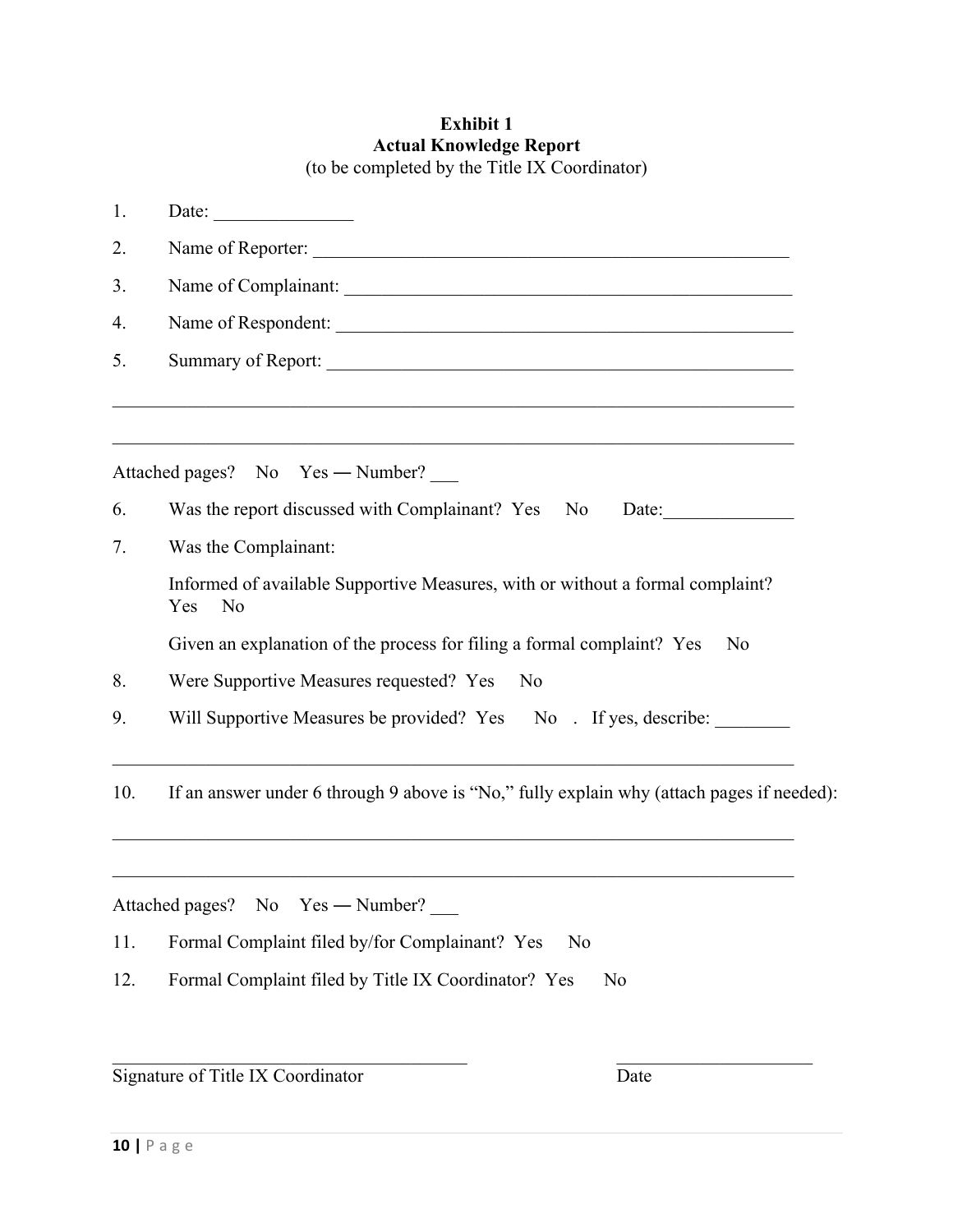#### **Exhibit 2 Sexual Harassment (Title IX) Complaint Form**

**Instructions for filling out this form:** If you believe that you have been the victim of sexual harassment, please fill out this form and submit it by hand delivery, electronic mail, or U.S. mail to the School's Title IX Coordinator. **You are not required to use this form and may file a complaint by any other reasonable means, orally or in writing.** If the victim of sexual harassment is a minor, the form my be completed and signed by a parent or guardian. A person believed to be a victim of sexual harassment is the "complainant."

If you are reporting sexual harassment you witnessed or know of against another person, please report this to the School's Title IX Coordinator. **Do not use this form**. Please identify for the Coordinator the victim, the alleged perpetrator; the date, time and place of the conduct; and other factual details. **Under federal law, only an alleged victim (for themselves or, for a minor, through a parent or guardian) or the Title IX Coordinator has the right to file a complaint.** 

Please print or type when completing this form**. If needed, attach additional sheets and indicate the number of additional pages below.**

| Name of complainant: |                                    |         |                 |         |
|----------------------|------------------------------------|---------|-----------------|---------|
|                      | Parent or guardian (if applicable) |         |                 |         |
| Address:             |                                    |         |                 |         |
| Telephone number:    |                                    |         |                 |         |
| Email address:       |                                    |         |                 |         |
| I am an/a:           | Employee                           | Student | Parent/Guardian | Other ( |

You have the right to be represented by an advisor (who may be an attorney, advocate or someone else) during the complaint process. If you have an advisor, please provide contact information. You may provide this information at a later time.

| Name:             |  |
|-------------------|--|
| Address:          |  |
| Telephone number: |  |
| Email address:    |  |

A person alleged to have committed sexual harassment is called the "respondent." Please identify the respondent(s) and indicate their relationship to the School.

| Employee | Student Parent/Guardian Other ( |  |
|----------|---------------------------------|--|
|          |                                 |  |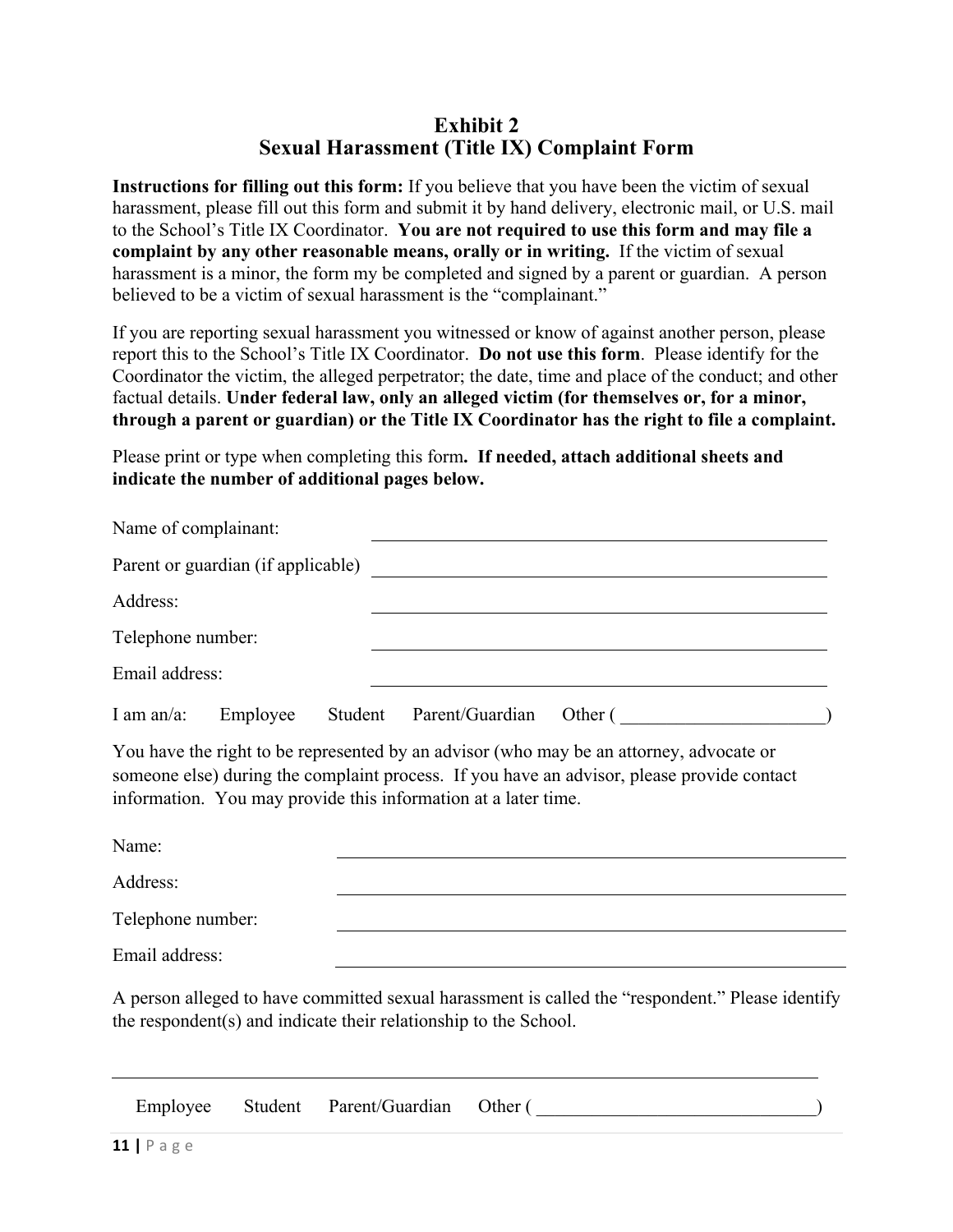Please describe the facts and circumstances giving rise to this complaint.

When and where did these events occur? Provide dates, times, and locations, if possible.

Please provide the names of anyone else you believe is a victim of such conduct:

Please provide the names and contact information of anyone who may have witnessed the alleged conduct.

If you have reported this to another person, please state to whom you reported the behavior and provide their contact information (if known).

If you reported to a School employee, please state when, to whom, and what response you received. Please note such a report was not required.

Please list below any evidence that you believe is relevant. This could include audio or visual media, physical objects, online materials, text messages, voicemail messages, screen captures, emails, or any other item. Please include any information in the possession of the School or the Respondent that may be helpful (such as emails, pictures, or video).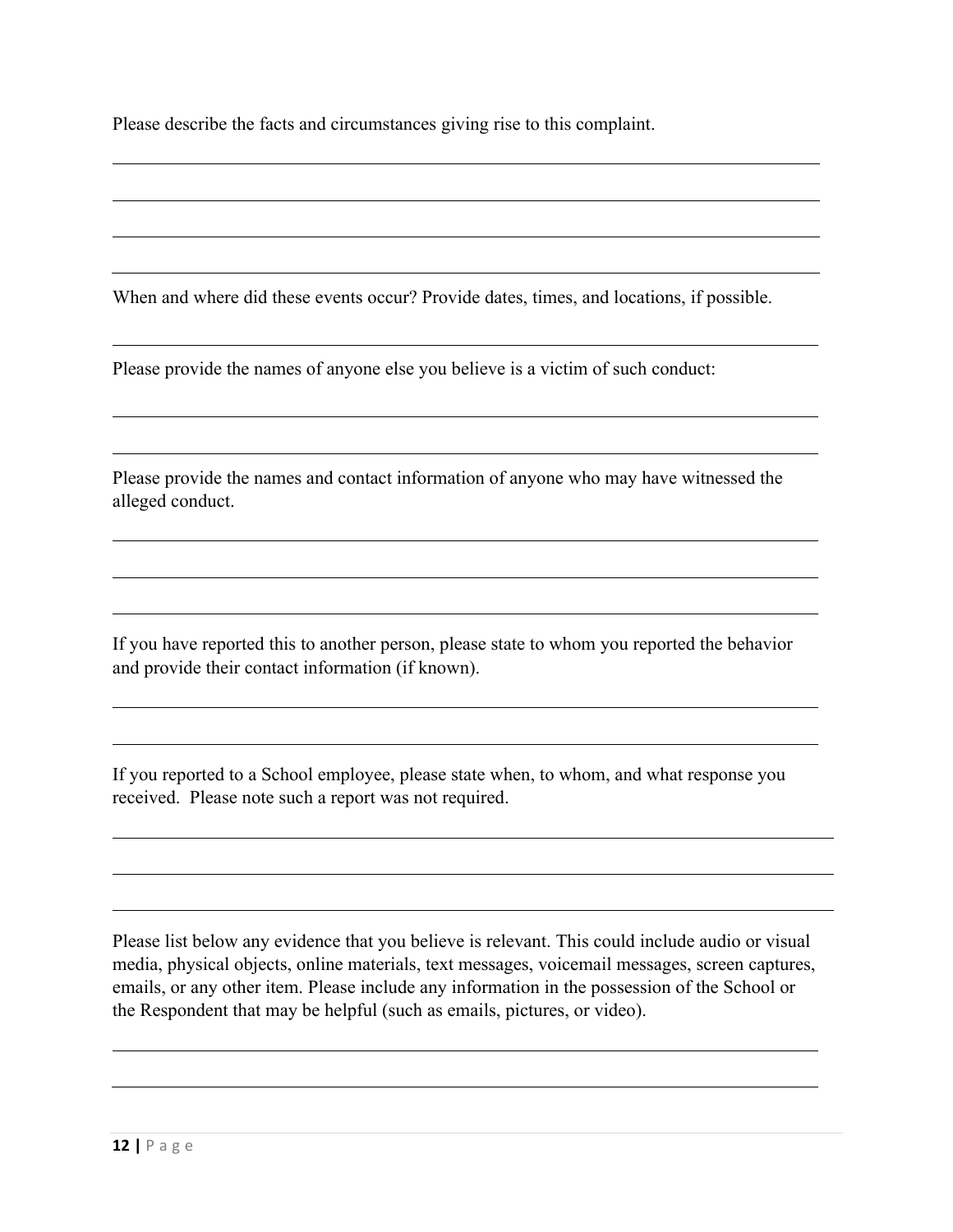Is there any other information you believe would be helpful? For example, if this conduct constituted harassment or misconduct on some other grounds, you may explain that here.

Please explain how this conduct has impacted you. This includes any injuries as well as impacts on your ability to access or benefit from the School's education program or activities or from your employment.

Please describe the outcome or remedy you seek.

Please provide below your physical or digital signature.

| Signature:      |                             |                      |
|-----------------|-----------------------------|----------------------|
| Name (printed): |                             |                      |
| Check one:      | Complainant Parent/Guardian | Title IX Coordinator |
| Date:           |                             |                      |

**Notice to Complainant: This document is a legal record requesting a formal investigation.**  Please keep a copy of this completed form and any supporting documentation for your records.

If your complaint is found not to support a claim of sexual harassment, but would be proper under any other School policy, the School will notify you and proceed to consider your complaint under the proper policy.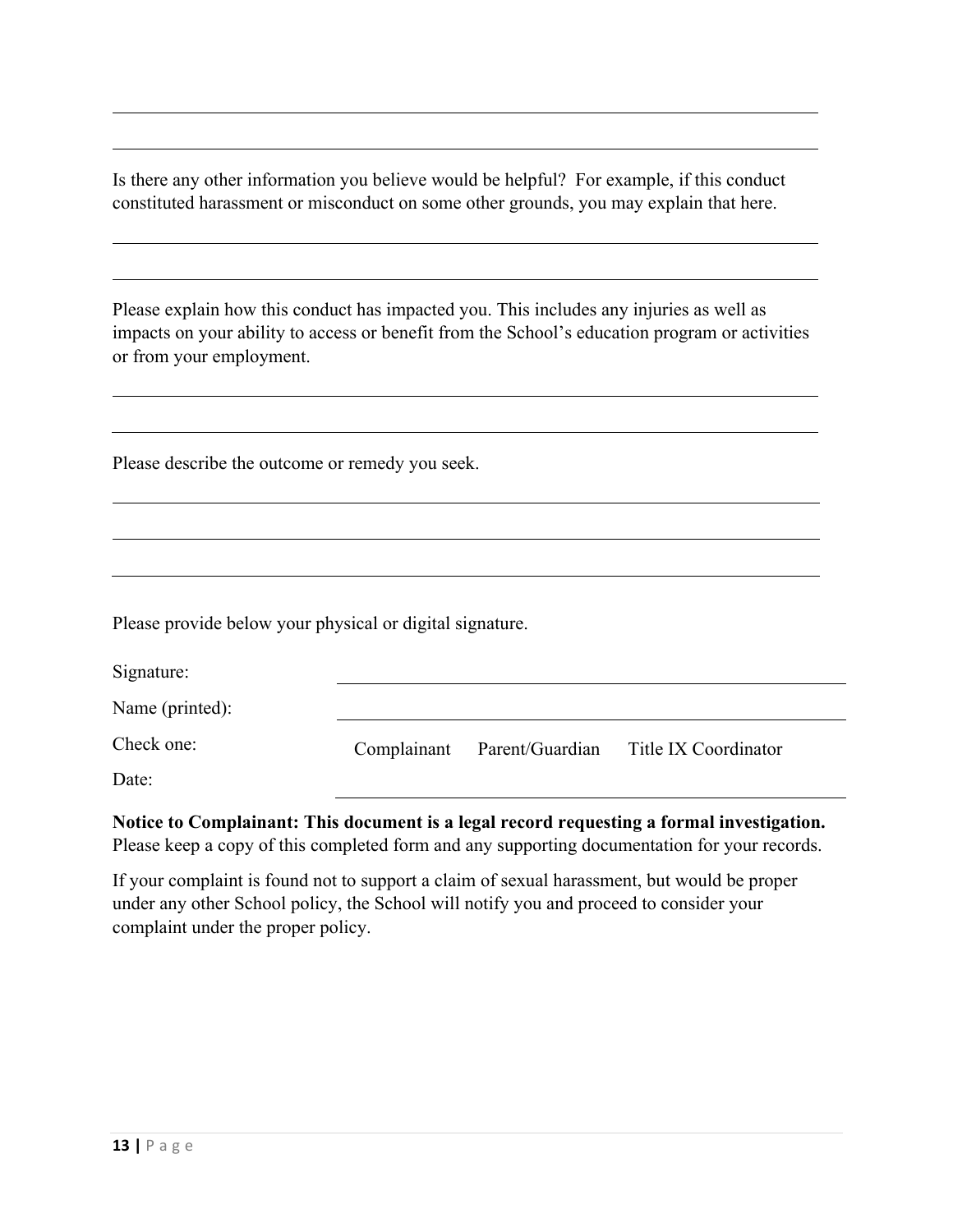## **Exhibit 3 Written Notice of Formal Complaint**

[To be promptly prepared and provided by the Investigator to the Complainant and Respondent after a formal complaint is filed, if the complaint is not summarily dismissed.]

[School Letterhead]

[Date]

**PLEASE TAKE NOTICE THAT**, a formal complaint alleging sexual harassment has been filed with the School. I will be the Investigator in this process and will submit an investigative report with findings and recommendations.

In such complaints the alleged victim is referred to as the Complainant and the alleged perpetrator is referred to as the Respondent. One purpose of this notice is to assure that both the Complainant and Respondent are aware of certain rights they may exercise in this process. Another purpose is to allow the Respondent to be prepared to appropriately participate in this process. When a party is a minor, the parent or guardian will be given this notice. The terms "Complainant" and "Respondent" may in some cases refer to a representative of a minor.

At the outset of this process, the Respondent is presumed not to be responsible for the conduct alleged. Responsibility will be determined at the conclusion of the process.

| Summary of the Complaint:                                                                                                                                                        |  |
|----------------------------------------------------------------------------------------------------------------------------------------------------------------------------------|--|
| $Date(s)$ of conduct: $\_\_$                                                                                                                                                     |  |
|                                                                                                                                                                                  |  |
| Names of other parties, if any:                                                                                                                                                  |  |
| Description of the conduct alleged. This is a summary intended to provide sufficient<br>detail to allow the Respondent to prepare a response. (Additional pages may be attached) |  |
|                                                                                                                                                                                  |  |

 $\_$  , and the set of the set of the set of the set of the set of the set of the set of the set of the set of the set of the set of the set of the set of the set of the set of the set of the set of the set of the set of th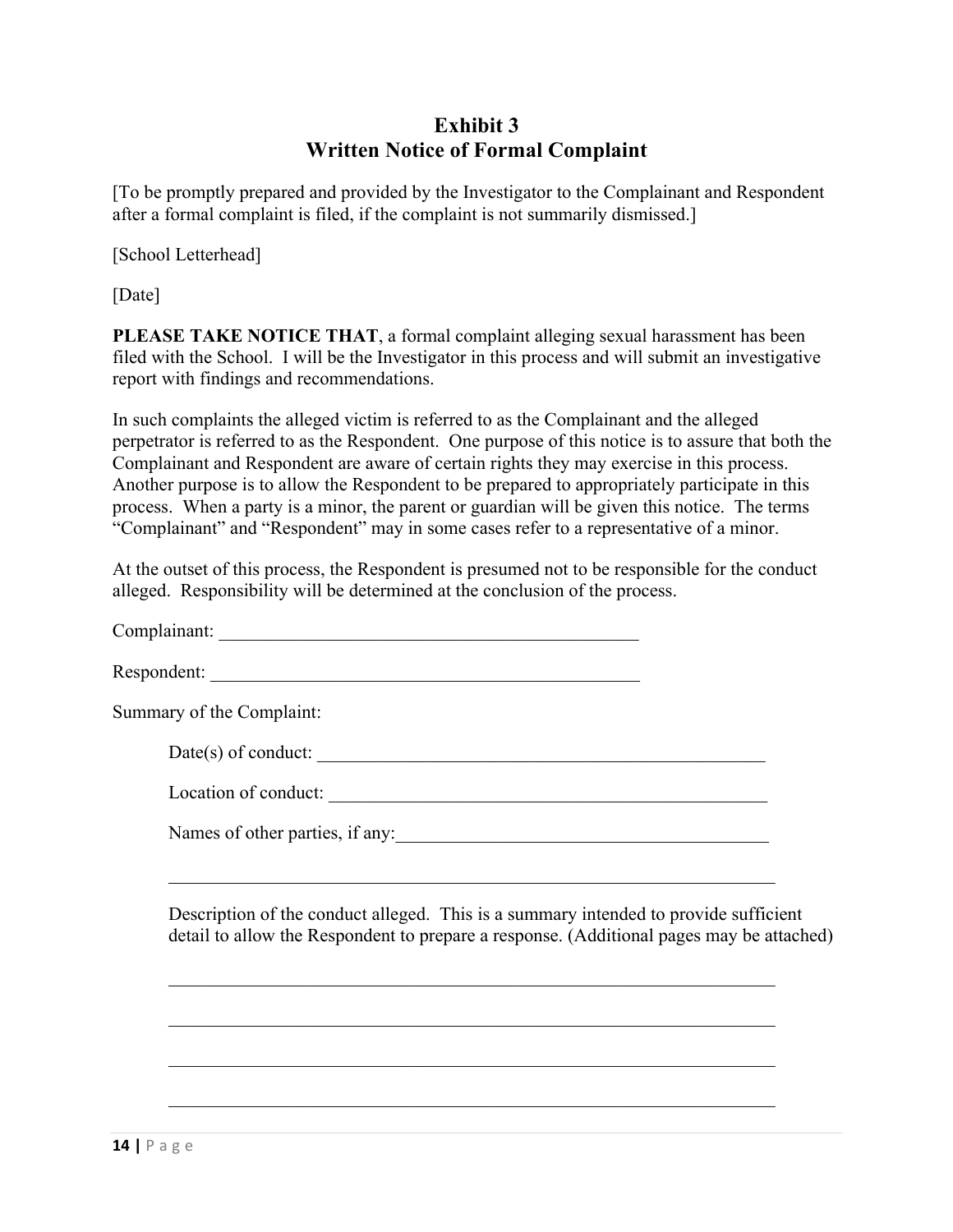Both the Complainant and the Respondent have a right to be advised by an attorney or nonattorney of their choice, at their own expense.

Both the Complainant and the Respondent have the right to collect and submit evidence in this process. Please submit such evidence directly to me. Such evidence must be submitted within 21 days of receipt of this notice.

During this process both the Complainant and Respondent will be given the opportunity to inspect and review all evidence that I have gathered.

Submitting knowingly false statements or evidence is a violation of School policy and will result in disciplinary consequences. Such consequences are not "retaliation." Mere disagreement between the parties, or between a party and a school official investigating or deciding this matter does not, by itself, demonstrate knowing submission of false evidence.

If a party refuses to cooperate, I am empowered to nonetheless finish the investigation and issue a report. I may also decide that a party refusing to respond to questions or provide evidence means that they have no basis for disputing certain factual issues.

I will be following up as needed during the investigation. Please contact me with any questions or concerns.

/s/ Investigator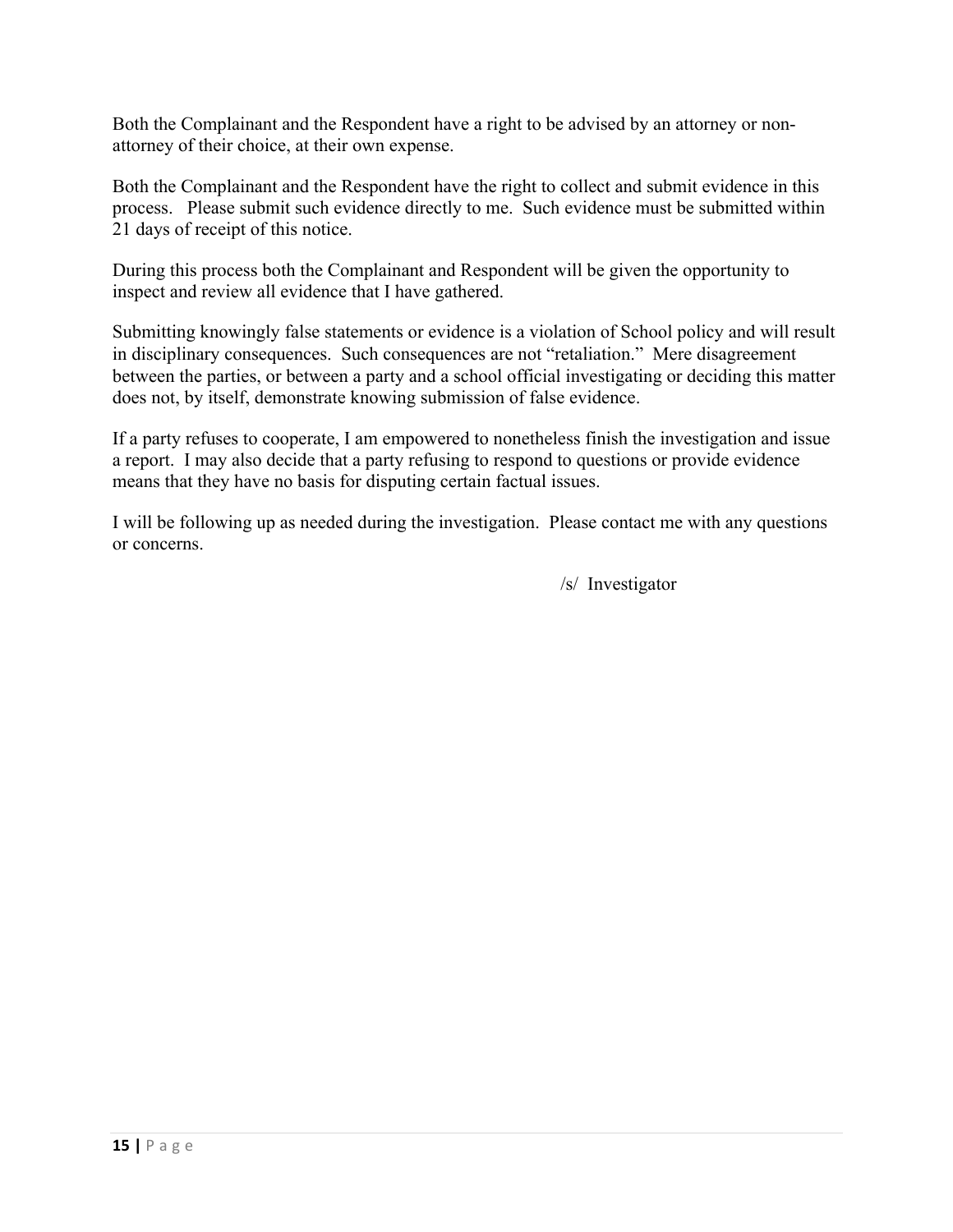## **Exhibit 4 Notice to Parties Concerning Investigative Report**

[At the conclusion of the investigation this notice will accompany the investigative report and be provided by the Investigator to the Complainant, the Respondent, and the Decision Maker.]

[School letterhead]

[Date]

[Addressee]

Attached to this notice is a copy of the investigative report on an allegation of sexual harassment in which you are [the Complainant/the Respondent/the Decision Maker].

Further proceedings in this matter will be handled by the [Decision Maker/Other Title], who is:

[Name/Title] [Street address] [fax] [email]

The Complainant and the Respondent each have the right to submit a written response to this report. The Complainant and the Respondent each also have the right to submit proposed written, relevant questions they want the Decision Maker to ask of the other Party or a witness. **Any written response or proposed questions must be provided to the [Decision Maker/Other Title] within five (5) days of receipt of this report.**

I want to thank everyone for their efforts in this investigative process.

/s/ [Investigator]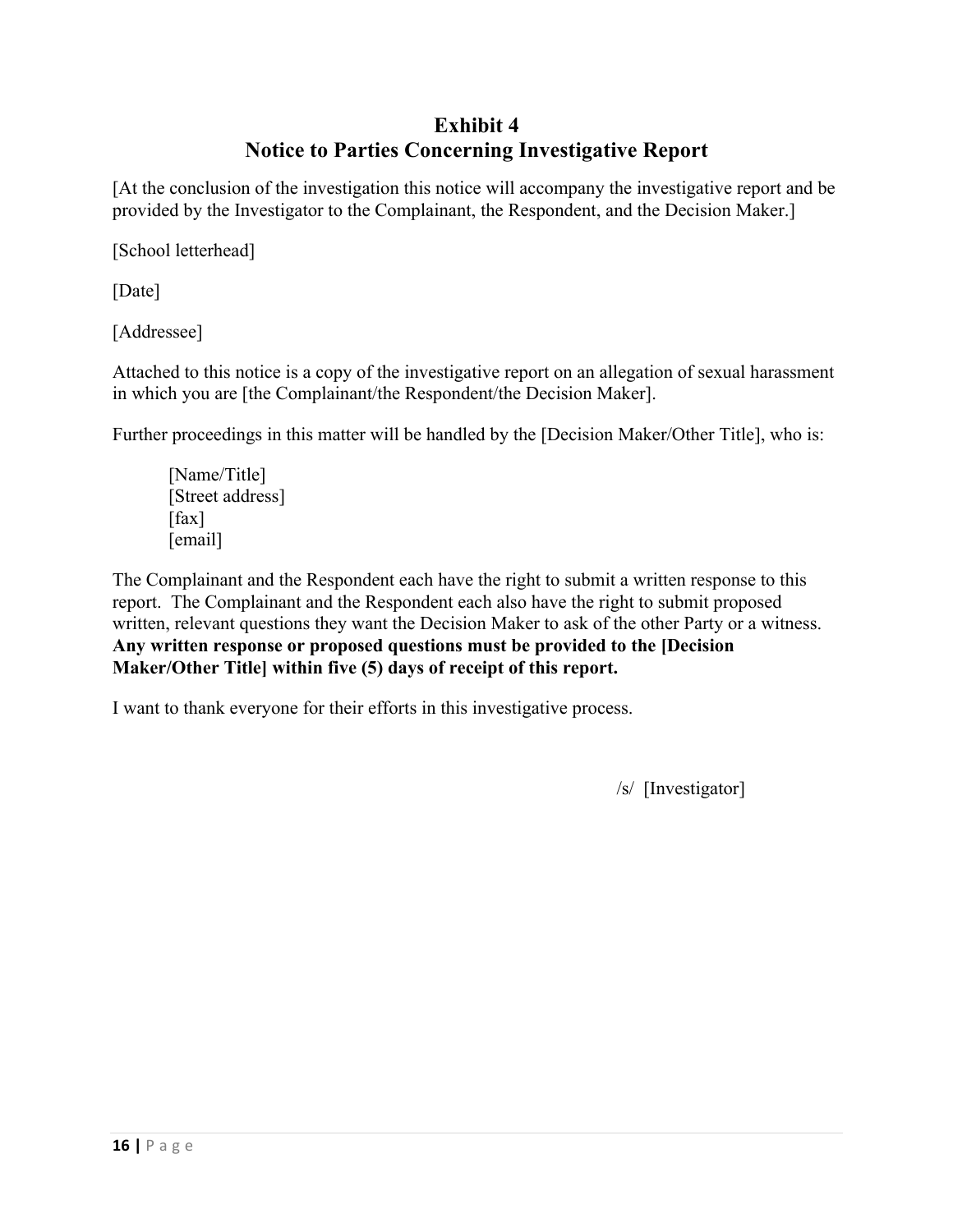## **Exhibit 5 Notice to Parties Concerning Determination of Responsibility**

[This notice is to accompany the transmission of, or be incorporated into, the determination of responsibility to the Complainant and Respondent. The form given here is of a cover letter.]

[School Letterhead]

[Date]

[Addressee]

Please find attached the determination of responsibility in this matter. This determination can be appealed on one or more of the following three grounds:

- $\blacksquare$  You believe a procedural irregularity affected the outcome of the matter;
- $\blacksquare$  You have new evidence not available as of the date of this decision that could have affected the outcome of this matter; or
- You believe either I was biased, or the Investigator was biased, against you or biased against all persons in your position (that is, all complainants or all respondents).

If you wish to appeal, please send me a notice identifying the ground(s) on which you are appealing. An optional form of notice of appeal is provided in Exhibit 6 to the School's Sexual Harassment (Title IX) Policy and Procedure [Policy No. 1]. If an appeal is filed, I will forward your notice of appeal to an Appeals Panel formed under the School's sexual harassment policy and provide you with a further notice of details of that process.

/s/ [Decision Maker]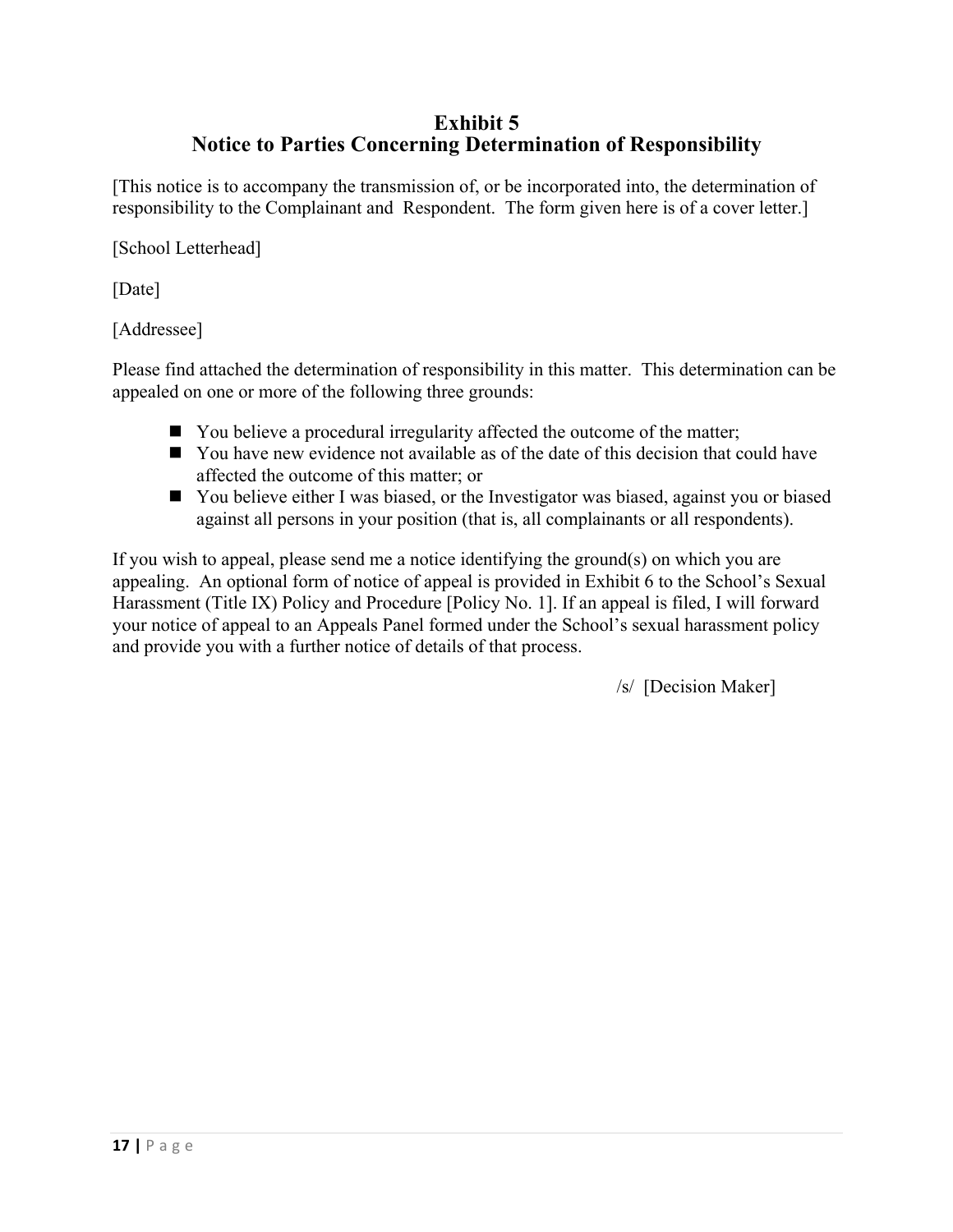## **Exhibit 6 Notice of Appeal**

[This illustrates one proper form for filing a notice of appeal. This may be used by a Complainant in response to a summary dismissal or by a Complainant or Respondent in response to a determination of responsibility.]

[Date]

From: [Name and Contact information of party filing the appeal]

To: [Name, Title and Contact information of Decision Maker]

To Whom it May Concern:

I am appealing the (check one) Summary Dismissal Determination of Responsibility in this matter dated [date]. I believe (check appropriate boxes and summarize details, if desired):

A procedural irregularity affected the outcome of the matter. Describe (optional):

 I have new evidence not available as of the date of this decision that could have affected the outcome of this matter. Describe (optional):

 The (check as appropriate Investigator or Decision Maker was biased against me or biased against all persons in my position. Describe (optional):

/s/ [Complainant or Respondent]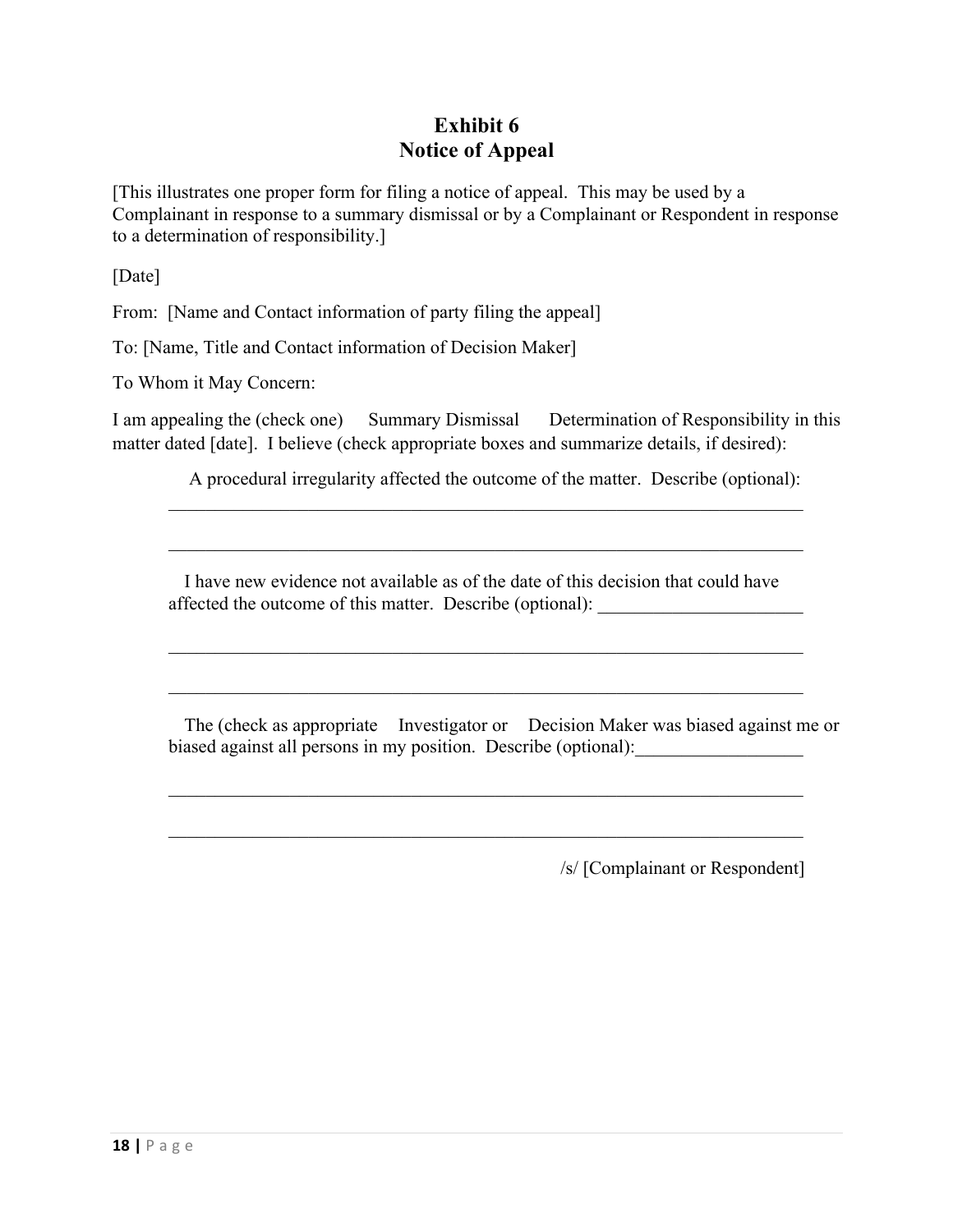## **Exhibit 7 Notice to Parties of Appeal**

[To be provided by the Decision Maker to the Complainant in the event of appeal of a summary dismissal, or to the Complainant and Respondent in the event of appeal of a determination of responsibility.]

[School letterhead]

[Date]

[Addressed to Complainant in cases of appeal of summary dismissal or to the Complainant and Respondent in cases of appeals of determination of responsibility.]

This will confirm that I have received a notice of appeal in this matter. If you did not file the notice of appeal, it is attached. You may file a brief written statement challenging or supporting the outcome in this matter within five (5) days of receipt of this notice. The notice of appeal and such written statements will be provided to the Appeals Panel, together with the formal complaint and, as appropriate, either the summary dismissal or the investigative report and determination of responsibility.

You may attach other documents from this proceeding to your written statement.

/s/ [Decision Maker]